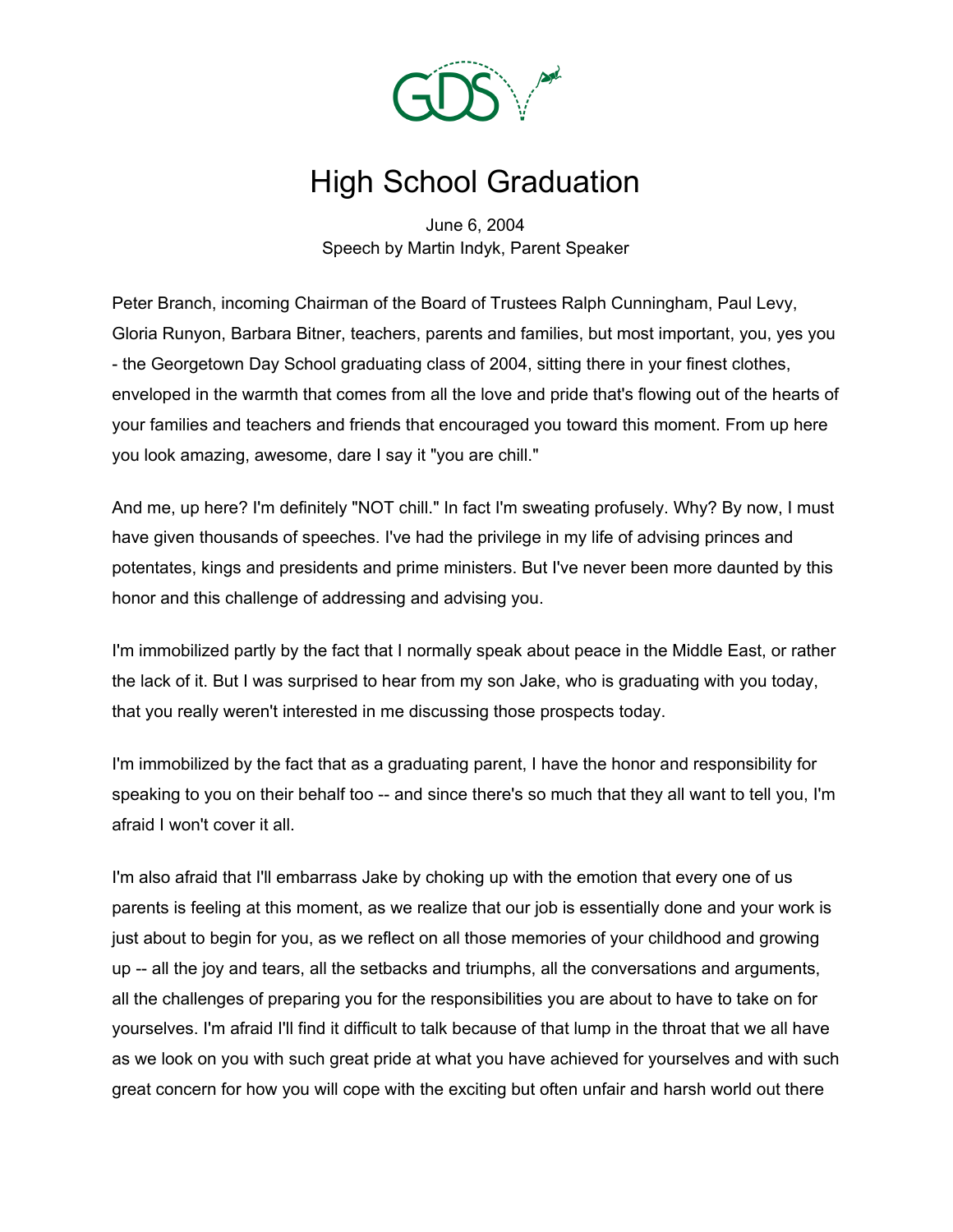beyond the cocoon we have maintained for you over these past 18 years.

I'm also immobilized by the challenge implied in this invitation to address you, the obligation it imposes on me to try to impart some wisdom that I have garnered from the life I've led, some piece of advice that you will remember from this day and that you will take with you and that will somehow help you make your way. And I am humbled by that challenge. I want to try to explain why, in the hope that just maybe through the explanation you will be able to draw your own conclusion, and learn your own lesson for the opportunities and choices that await you. For that's what today marks. It's the end of your formal school education and the beginning of your informal education in the school of life. It's the end of living a virtual life by watching reality shows on television and the beginning of living your very own reality show.

My life story begins in Sydney, Australia, as you might have figured from the lingering accent. Americans view Australians as just like us, only a little less complicated, living life on the frontier with beautiful beaches, shrimp on the barby, and endless barrels of beer -- a bit like college in the U.S. I'm told. Why would I leave such a paradise for Washington, a place as you know that is overpopulated with politicians and lawyers and monuments, a place that has far too much weather, and doesn't have a beach?

There were many reasons, but the most important was that I discovered for myself what people mean when they call this "a land of opportunity." You see Australia is a country with a small population -- when I was your age it had only twelve million people and the vast majority of them live along the coastline, because in the middle of Australia there's just desert, lots of it, and some kangaroos. So Australia may look like a large country on the map but it's actually a very small country and in a small country the opportunity is limited. And what that does to its people is not just to limit their horizons but also to lead them to believe that their success can only come at the expense of somebody else's. It was so prevalent in Australian culture at the time that they actually had a name for it, they called it "the tall poppy" syndrome - meaning that anybody who stood out amongst the pack of poppies because of their ambition and drive and creativity, had to be pulled down to the same level as everybody else.

In America, I discovered, the exact opposite was true. People here want to see you succeed; indeed they see your success as a validation of their values. There are enough resources to go around here; the market is big enough to support any and every good idea and quite a few bad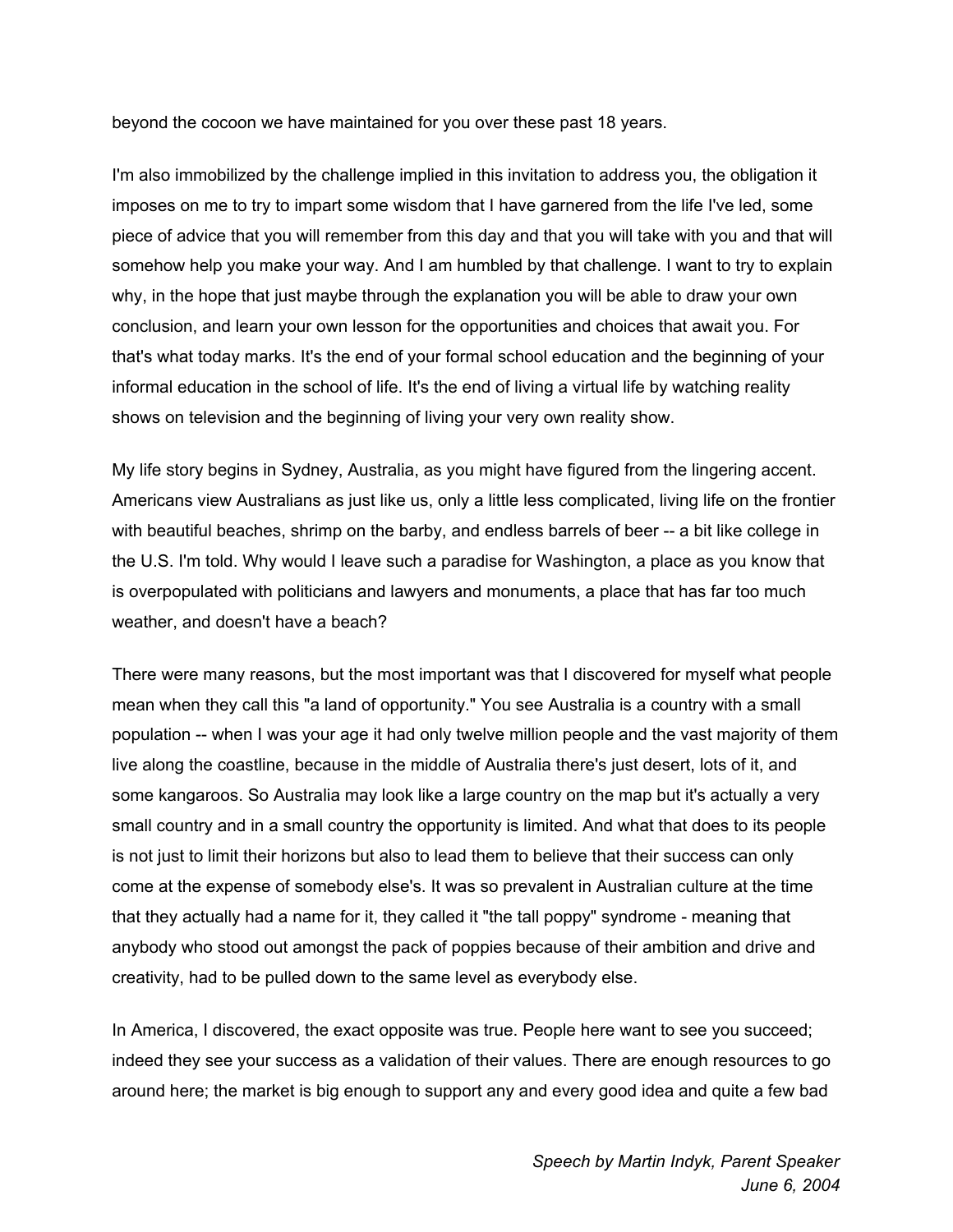ones as well. In this country we are not constrained by fear and scarcity and lack of opportunity. Where else in the world could a recent immigrant with a funny accent rise in a decade from an obscure job writing a newsletter for a lobbying organization to become the first Australian Jew to be the American Ambassador to the state of Israel?

Or where else in the world could the son of an itinerant shoe salesman born in Tampico, Illinois, an indifferent student and an actor in B-grade Hollywood movies, rise to become first the Governor of California and then the Fortieth President of the United States? Ronald Reagan, who died yesterday, and whose memory we honor today, was a man who believed that, in his words, "America should reach for the stars." And that's exactly what he did in his life. And this land of opportunity supported him and rewarded him for it.

You, many of whom have grown up in an environment of immense privilege, you who have had the benefit of an education in one of the finest schools in America, and you who are now going on to attend some of the very best colleges in this country, you have an extraordinary opportunity to reach for your own stars, to define your own dreams and to follow them with courage and conviction.

Will you take advantage of that opportunity? Will you come to understand that, in Maurice Sendak's memorable words (in Higglety, Pigglety, Pop), "there's more to life than having everything?" From here on in, it's basically up to you. And that's why I'm also immobilized today, because I don't know how to convey to you in a way that you will understand and remember - that you must never take this privilege and opportunity for granted.

Perhaps you've heard of Jimmy Wolfensohn? He's a fellow-Australian who like me became an American and took advantage of the opportunities in this country to become President of the World Bank. He puts the point I'm trying to make in this way: There are 1 billion people who live in the developed world and 5 billion people who live in the developing world. The one billion of us enjoy over 80 percent of the world's income; the five billion of them, enjoy under 20 percent; 2.8 billion of them have to exist on under \$2 a day. By contrast with the education you have enjoyed, Wolfensohn points out that in the 47 countries of sub-Saharan Africa there are 130 million children, most of them girls, who don't even have the opportunity to go to elementary school.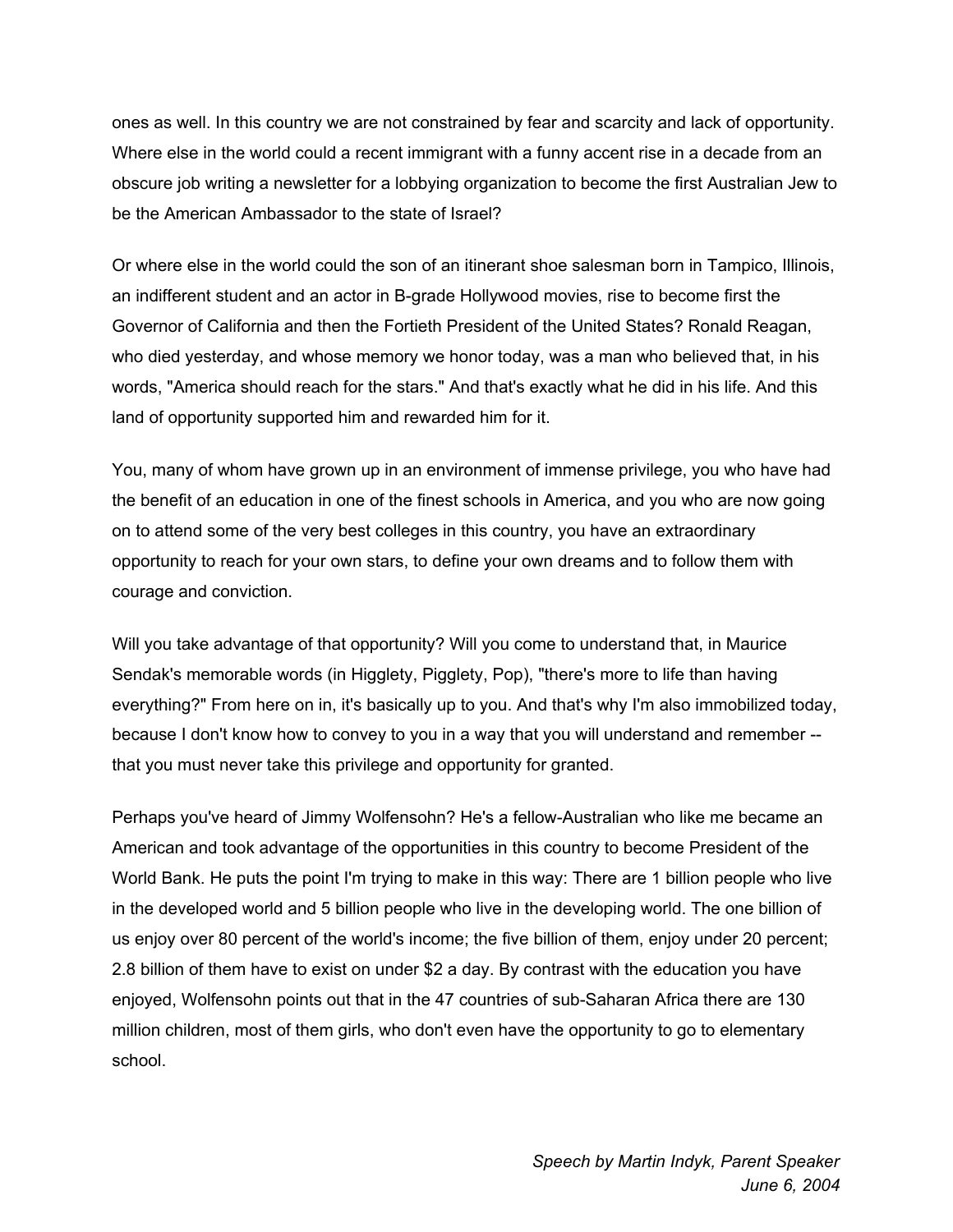To the extent that you internalize that reality, to that extent you will come to understand over time that the privilege and opportunity you have been given as a birthright also comes with an expectation -- that you will make the most of it, that you will do the best you can, and that along the way you will give something back to your family, to your community, to your nation and yes to the world -- even if it's just your world and you do it just one person at a time. And to the extent that you fulfill that expectation, to that extent you will also enrich your lives.

In my case, I thought the way I could serve was to put my knowledge and experience to work in the pursuit of peace in the Middle East. For eight years I worked with President Clinton and a team of deeply dedicated Americans on what I thought was a noble endeavor. We had some important successes along the way - we helped make a lasting peace between Israel and Jordan, we established what I believe will end up being the parameters of final peace agreements between Israel and Syria and Israel and the Palestinians. But all along the way we were beset by obstacles, by violence and terrorism and by the assassination of one of peace's most courageous exponents, Yitzhak Rabin. And in the end, as you can see by all the Israeli and Palestinian blood that has been shed in the last three years, we failed. What was the lesson here?

Was it that it was better not to try at all, than to try and fail? I don't think so. We sallied forth with naive optimism. It's the American Way. We think it's our duty to try to share our values of life, liberty and equality with the world, to be a beacon unto the nations. We approach every problem in the belief that it has a solution, that it's only a matter of figuring out what it is. And then we come up against the reality of a brutal and cynical world - a world that I hope you never encounter but chances are, in this day and age, that you might. You see, opportunity begets hope and hope begets action. But as we now know from our bitter experience in Iraq, action also begets disappointment.

What do you do when that happens? Retreat into yourselves, put up a wall, give up the effort? Or do you learn from your mistakes, figure out what you did wrong and try again, the next time with less arrogance and more humility, greater realism and lower expectations, less ideology and more pragmatism, less talk and more listening. That too is the American way. Or to put it in the words of Winston Churchill, an Englishman with an American mother, believe it or not in a graduation speech to the students of Harrow, his high school in England: "Never give in --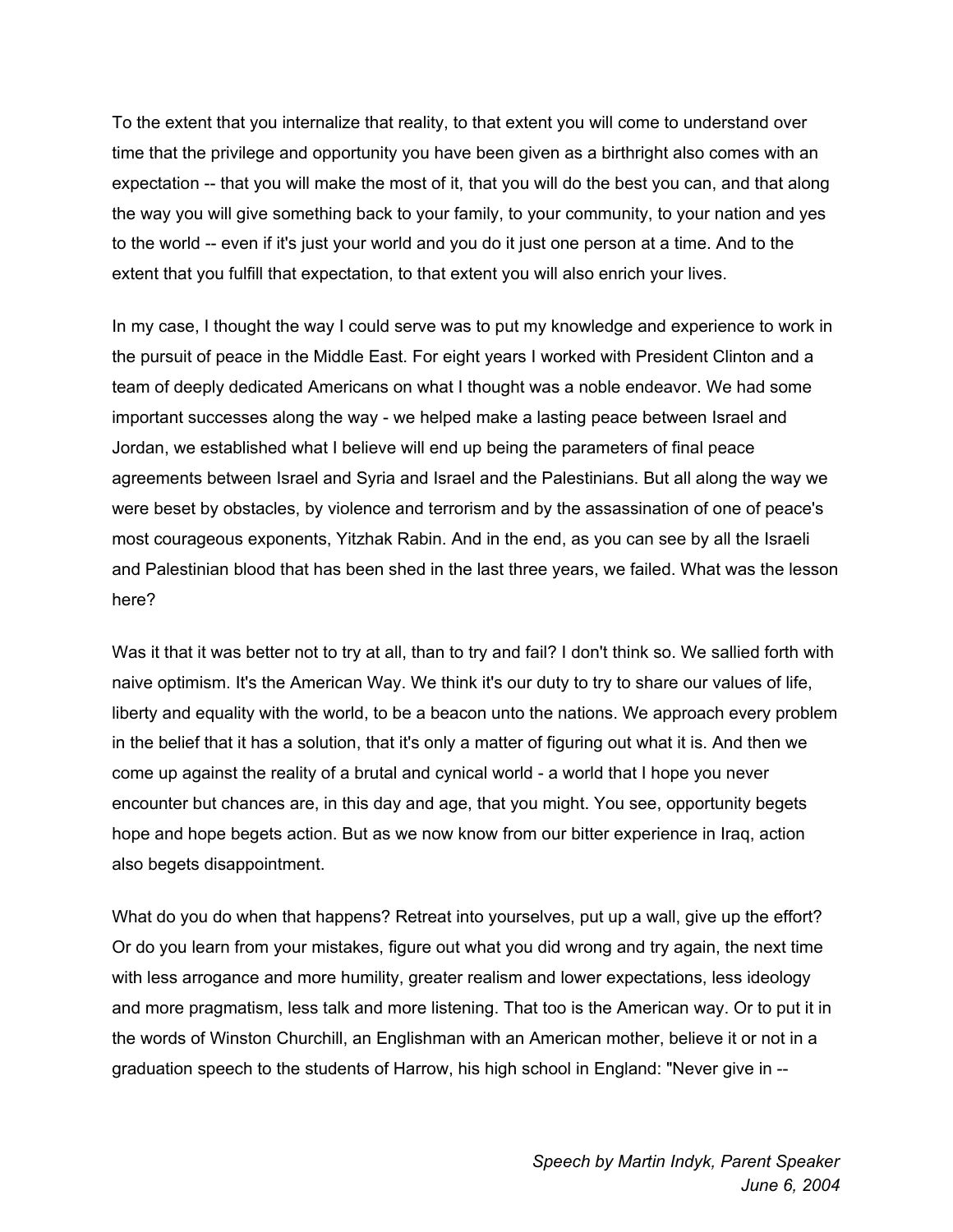never, never, never, never, in nothing great or small, large or petty, never give in..."

It was the very same sense of conviction that informed the words of the Hebrew sages centuries ago, when one of them wrote in the Perkei Avot, the Sayings of the Fathers:

"The day is short, the task is great. It is not up to you to finish the job. But neither can you desist from it."

That I believe is the critical lesson of our failure so far to bring peace to the Middle East. And I offer it to you today with all my own humility as a lesson that you might want to carry with you in your life. Don't expect to succeed at everything you do; but don't ever stop trying. Don't expect to finish what you start, but for heaven's sake, start it! And in doing so, I hope you will come to recognize in your lives -- as I have come belatedly to recognize in mine -- that satisfaction and fulfillment comes from the road you take and the way you travel on it, and the love and friendships that you make and nurture along the way, rather than whether or not you ever reach your destination. I hope you will come to see that your journey is your destination.

As you embark on your road today, I would urge you to remember one other thing too. When you find your dream and decide to follow it, don't forget to take your imagination with you, don't forget to imagine the consequences of your actions. Because they do have consequences, and many times they turn out to be unintended, sometimes even disastrous. Look at us. We tried to make a comprehensive peace in the Middle East and we ended up with what looked like comprehensive war.

Your life, if you choose to live it to the full, will also be full of those unintended consequences, those ironies great and small that you will come to pick up and appreciate along the way, which will represent the getting of your own wisdom.

Samuel Taylor Coleridge, the English poet and critic who lived at the beginning of the 19th century once wrote, "The light which experience gives us is a lantern on the stern which shines only on the waves behind us." And that's my last wish for you. We as your parents have tried to shine the light which experience has given to us as a "lantern on the stern" to illuminate the waves that we leave behind and that you will encounter ahead of you.

You are about to embark upon the exciting adventure called life. It's a little scary to be sure.